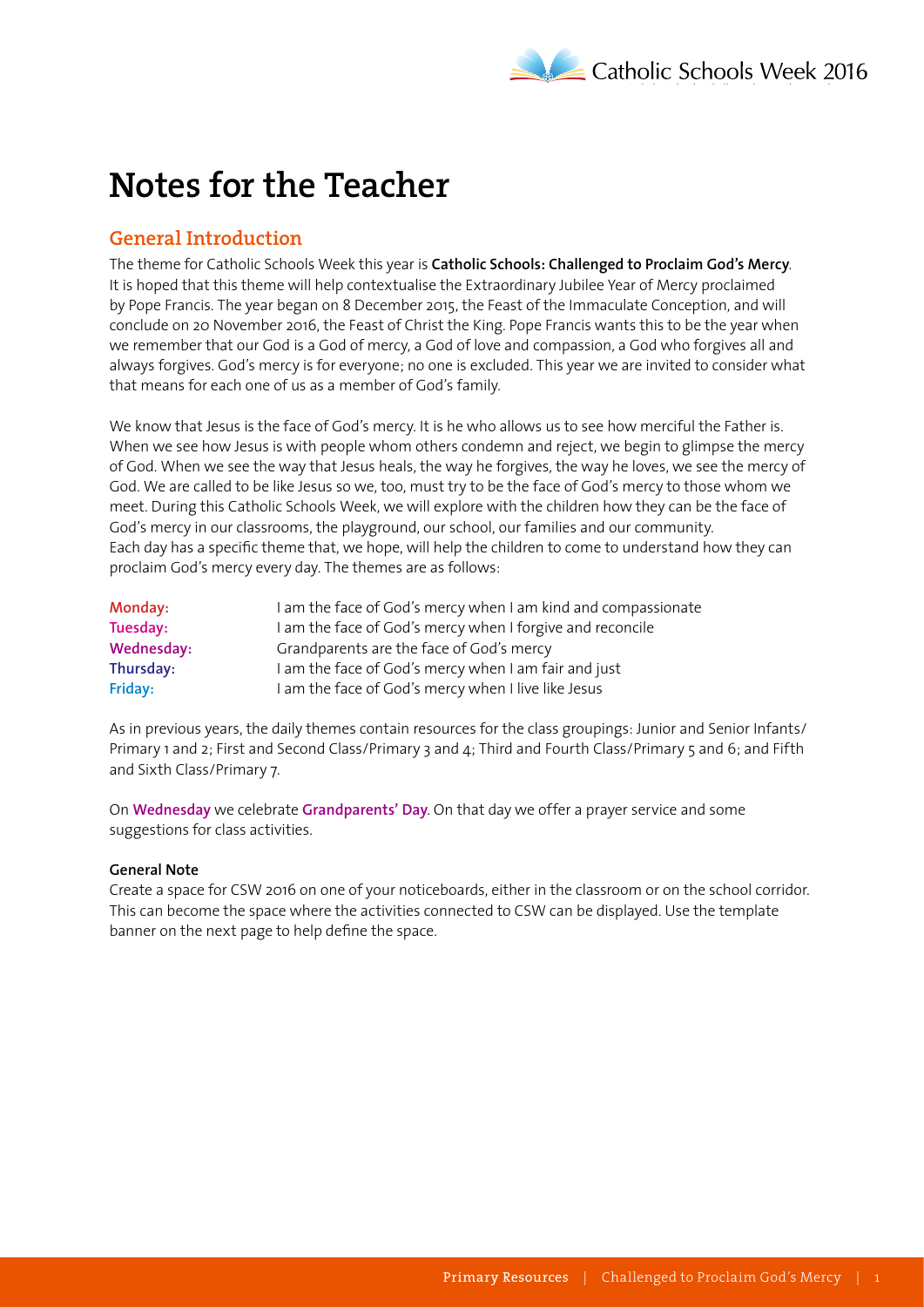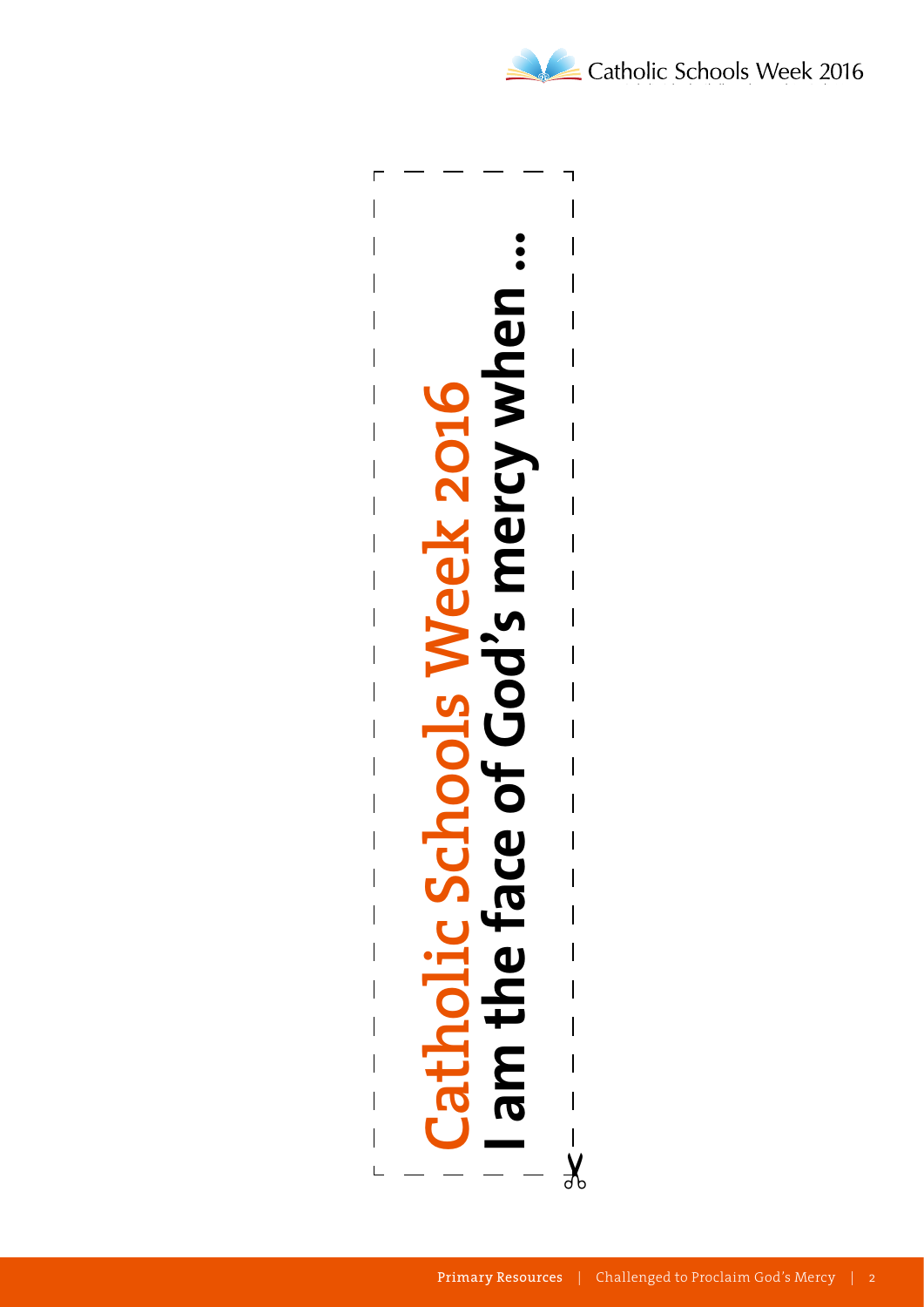

## **The following notes offer some specific direction for class teachers:**

### **Junior and Senior Infants/Primary 1 and 2**

The approach used in the Infant resources mirrors that used in the new *Grow in Love* religious education programme: **Let's Look, Let's Learn and Let's Live**. This will allow the teacher in the Infant Class to continue with the same pedagogy, and helps to maintain a consistent learning environment for the child.

## **First and Second Class/Primary 3 and 4**

The aim of these resources is to help the children in First and Second Class/Primary 3 and 4 to consider how we can all live like Jesus. We break this down into ways to behave, things to do and actions to take. Specifically, we look at acting with compassion, kindness and justice, and being forgiving and fair. All of these are interlinked, each depending on and leading to the other.

The reason we are doing this is because we, children and adults alike, are baptised members of God's family, and as baptised people this is our mission, our calling, our 'job'.

*You are the people of God; God loved you and chose you for his own. So then, you must clothe yourself*  with compassion, kindness, humility, gentleness and patience. (Col 3:12)

We are told: All of you are Christ's body, and each one is a part of it (1 Cor 12:27), and it takes each one of us doing our 'job', playing our part, working together for God's kingdom, to form together the face of God's mercy. It only works if we do. Saint Teresa of Ávila reminds us:

Christ has no body now on earth but yours, no feet but yours. Yours are the eyes through which to look out Christ's compassion to the world. Yours are the feet with which he is to go about doing good. Yours are the hands with which he is to bless people now.

This week, we will help the children to reflect on what they can do to show God to others, to be the face of God's mercy for others, and how they can use their eyes, ears, hands, feet and heart to show God's mercy. This can be a time of reflection for ourselves, and on how we, in our own lives, are the face of God's mercy.

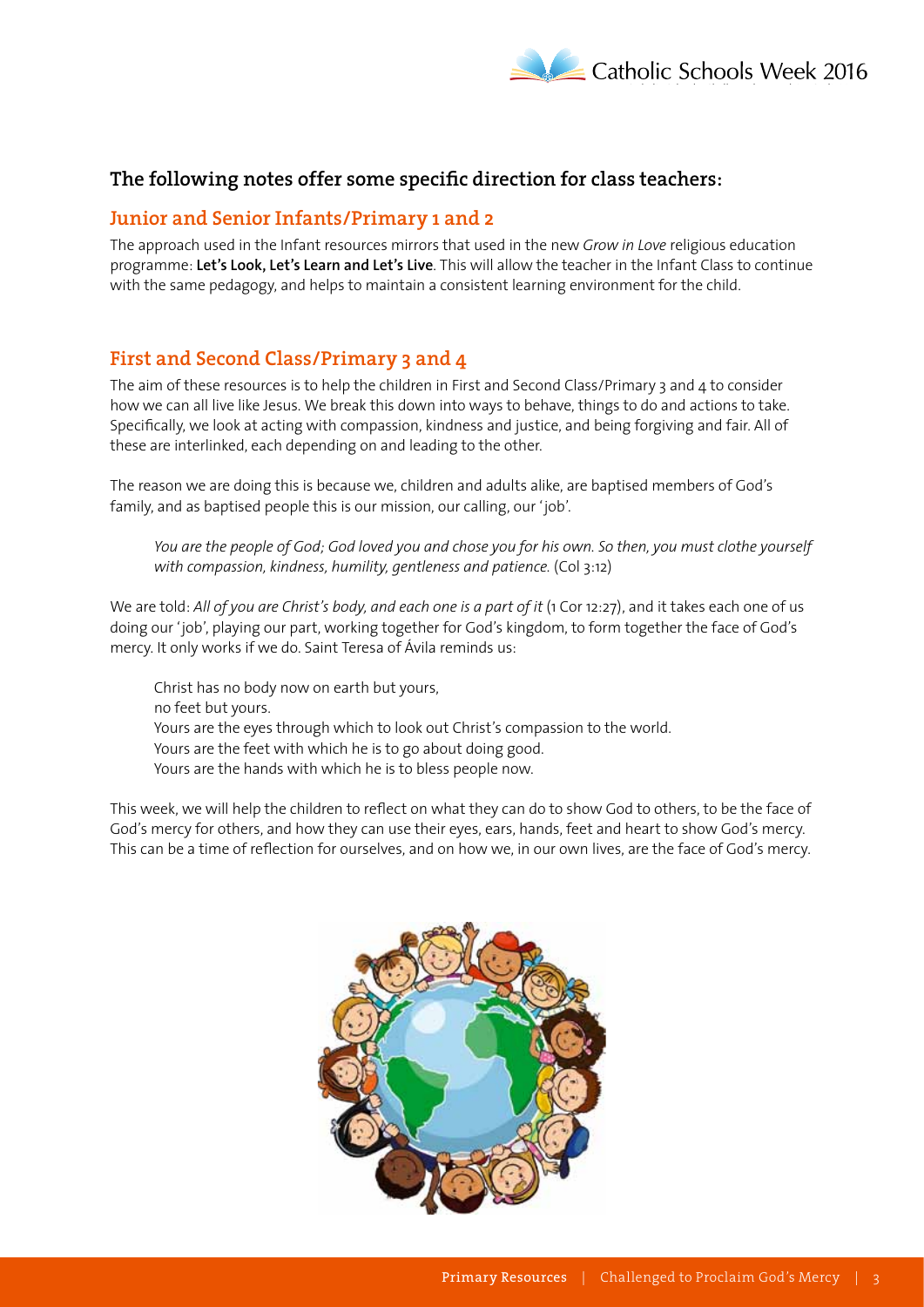

# **Third and Fourth Class/Primary 5 and 6**

The lessons for Third and Fourth Classes are generally self-explanatory, with the exception of Thursday, when the following instructions might be of help:

#### **Thursday: I am the face of God's mercy when I am fair and just**

Today we are going to use a game from Cafod.org to explore how we can change the lives of people when we are fair and just. You can find more information at www.cafod.org.uk/Education/Primary-schools/Fairtrade.

You might also like to look at www.developmenteducation.ie/blog/2015/03/top-10-facts-about-thefairtrade-movement-in-ireland/.

#### **Aims**

To introduce the banana chain (what happens to a banana before it reaches the consumer) and to discuss the reality of 'who gets what' from the sale of bananas.

#### **Key ideas**

We are connected with people around the world through the things we buy and eat. Many products in our shops are made from raw materials imported from poor countries in Africa, Asia, Latin America and the Caribbean Islands.

Many workers do not earn enough to meet their basic needs: food, shelter, clothes, medicine and schooling. This is unfair.

Fairtrade labelling has been introduced so that we, the shoppers, can guarantee that workers get a fair deal for their work and products.